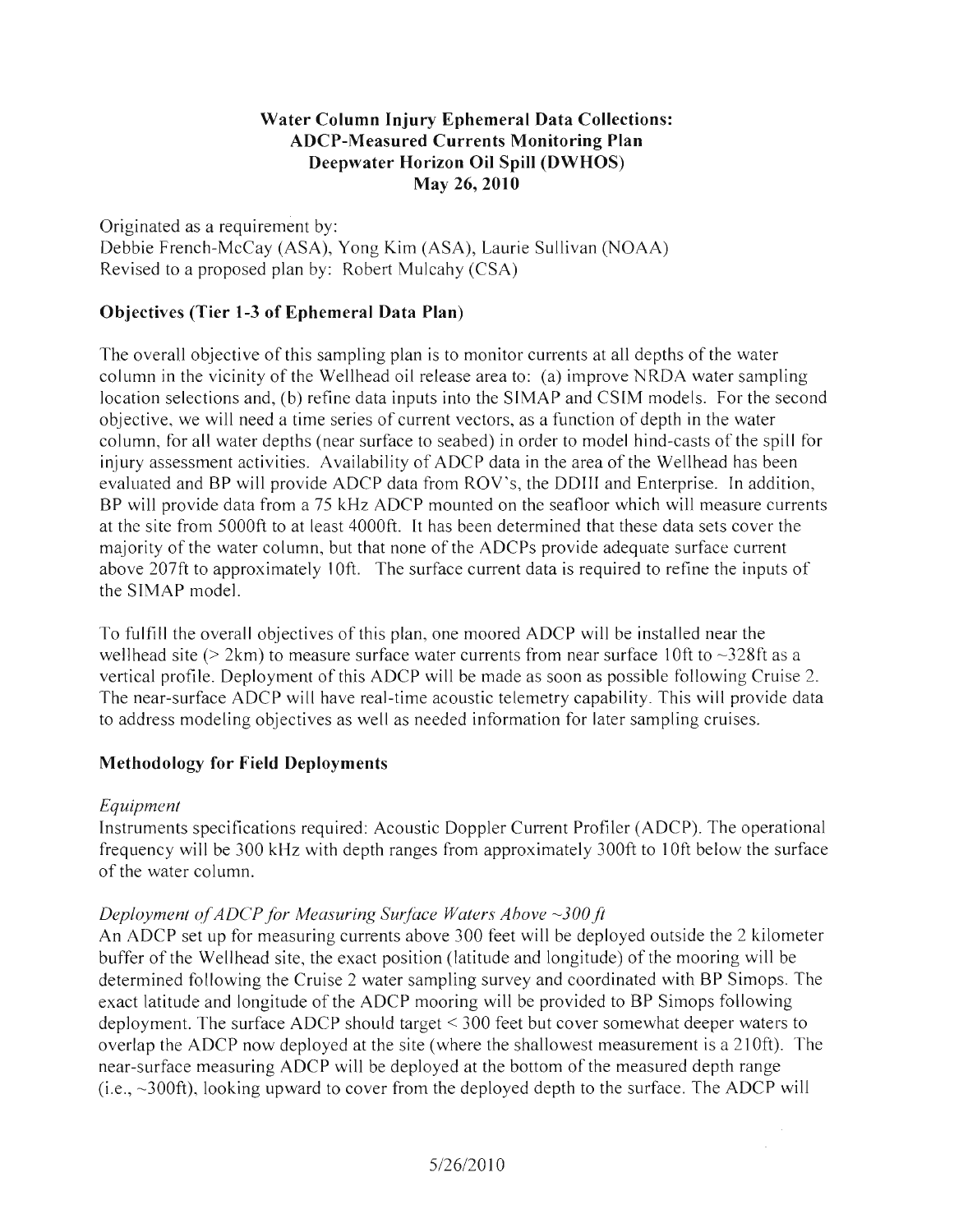have the capability to record data and also contain a real-time acoustic telemetry capability. Following the survey/deployment period, the ADCP units and mooring will be retrieved by the MY Jack Fitz or other water quality research vessel in coordination with future water column sampling plans. BP Simops will be notified when the mooring and units are removed.

### *Data Collection*

The recorded current data will be retrieved by the MY Jack Fitz at the beginning of any future water sampling cruises, or if possible by a passing vessel in coordination with future study plans (without impact to the overall study plan mission).

### *Vessel*

The M/Y Bunny Bordelon is planned to be used to deploy the instrumentation. An additional winch and A-Frame will be added to augment the vessels present capabilities. The vessel can accommodate 10 scientific/technical staff.

### **Schedule**

The cruise is planned for June 1st to 3rd, 2010, following Cruise 2 and prior to any further water sampling cruises. The stationary ADCP units and mooring will remain in place for 60 days.

### **Costs**

#### *Mooring and System Integration*

Mooring and system integration includes the cost of mooring supplies, including anchors, wire rope, syntactic foam buoys, and support frames for the ADCP and telemetry package. System integration includes, mooring design, integration of the telemetry and ADCP components, as well as travel and shipping costs for equipment.

| Total Estimated Price | \$94,079 |
|-----------------------|----------|
|-----------------------|----------|

### *Vessel Preparation and Mobilization*

Mobilization includes preparation of the MV Bunny Bordelon w/ A-Frame, winch, Survey and Sample Containers, chest refrigerators, travel for mooring installation personnel as well as labor for the survey.

| <b>Total Estimated Price</b> | \$77,233 |
|------------------------------|----------|
|------------------------------|----------|

### *Vessel Cost*

The vessel costs are an estimate for 3 days at \$ 20,454/ day. This includes vessel crew, survey personnel and equipment. Estimates include fuel and accommodations on board the vessel. (3 days - 1 day out, 1 day deployment, 1 day in).

*Monthly* 

Following installation there will be monthly charges for leasing the ADCP/Telemetry instrumentation and data processing. The deployment is estimated at 2 months  $\omega$ \$15,968k/month).